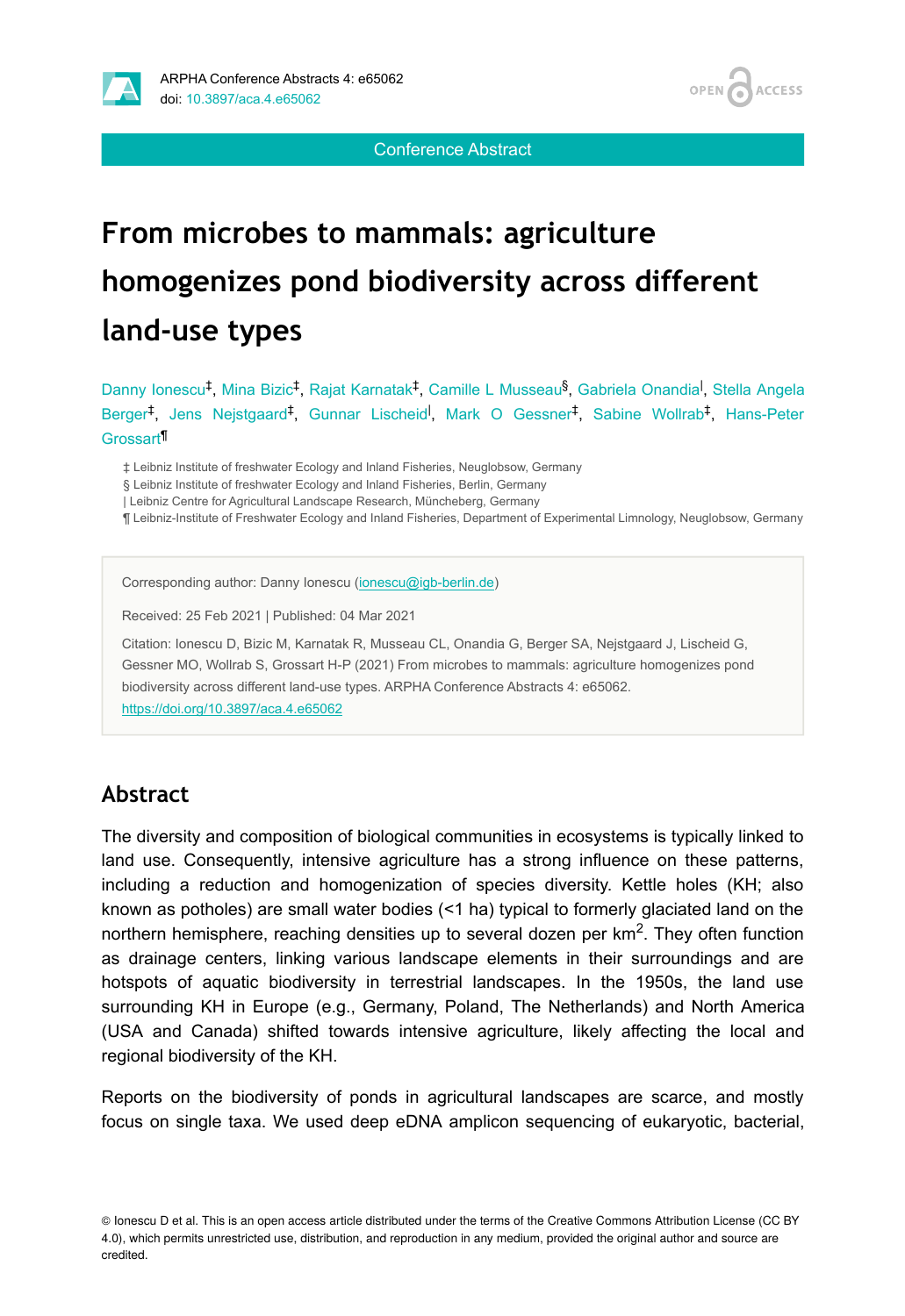and archaeal SSU rRNA genes to assess effects of land use on the overall species biodiversity of 67 KH in either arable fields, grasslands, or forests, all embedded in a landscape subjected to intensive agriculture for decades. These were later contrasted with Berlin city ponds. Metatranscriptomic analyses were conducted in parallel to investigate the taxonomic diversity and functionality of the active communities.

The amplicon data, >300 million reads, were analyzed with phyloFlash and Kraken2 using the SILVA SSU Ref database. Subsequently, the sequences were grouped based on taxonomy. The use of different annotation pipelines resulted in similar patterns. A subset of the data was analyzed using DADA2, generating amplicon sequence variants. Clustering the sequences as variants or according to taxonomy resulted in identical patterns, suggesting that broad taxonomical groupings provide sufficient resolution for general overviews.

Annotation of the eukaryotic community was challenging, as none of the currently available databases contains sufficient high-quality sequences to cover the entire phylogenetic breadth. To overcome this limitation, we used the SILVA\_SSU\_Parc database, which also contains short sequences excluded from SILVA\_SSU\_Ref, thus extending the taxonomic base of the analysis. The curated, high-quality PR2 eukaryotic database did not provide better results than the SILVA SSU\_Ref database. An incompatibility between the SILVA and classical taxonomic nomenclature resulted in a 'language barrier,' which could be partly resolved by using the parallel EMBL taxonomy provided in the SILVA databases. Nevertheless, we propose that short-read SSU-based eukaryotic taxonomic annotations should be validated by other means.

Despite such methodological limitations, our study demonstrates that deep amplicon sequencing of eDNA return a reliable picture of the biodiversity in complex ecosystems. Such information is sufficient to identify biodiversity patterns across the three domains of life and can serve to pinpoint taxonomic groups which should be investigated by a more detailed approach.

Our study concluded that long-term exposure to intensive agriculture results in biodiversity homogenization across diverse taxonomic groups, removing most differences in biodiversity patterns among land-use types. This outcome contrasts with biodiversity patterns associated with sediments of the KH, where temporal coverage by the eDNA analyses extends back to at least the onset of intensive agriculture. However, metatranscriptomic analyses, reflecting the distribution of activities rather than relative abundance, revealed temporal differences in the structure of the active community in KH of the investigated land-use types, matching times of field fertilization. Thus, even in a landscape where biodiversity has been homogenized, inputs from the surroundings result in short-term activity changes of different organisms. This needs to be considered when developing new management schemes needed to counteract the current biodiversity loss.